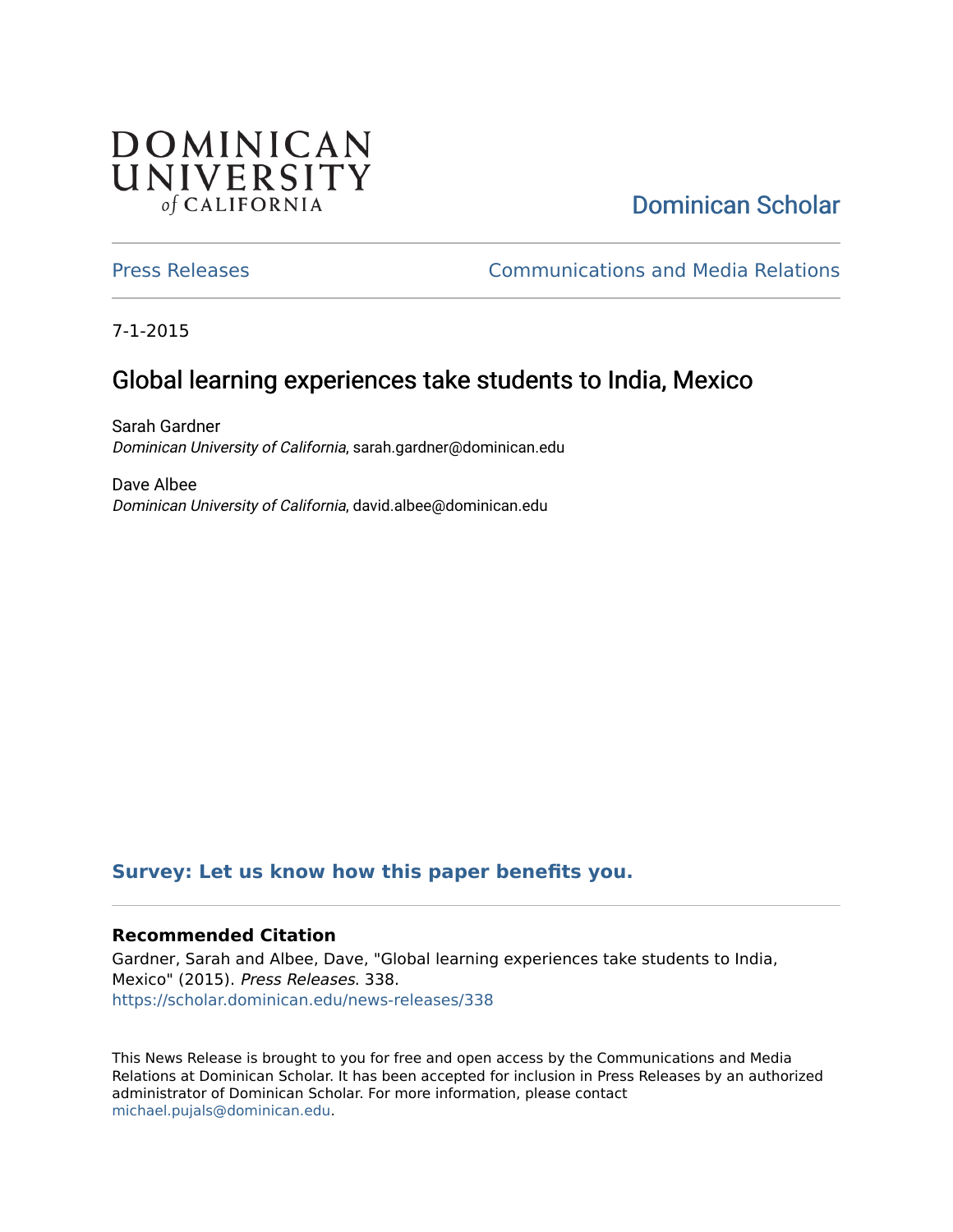### **Global learning experiences take students to India, Mexico**

From working alongside medical professionals in Mexico to studying ancient Tibetan Bönpo culture and religion through a service-learning course in India, students and faculty are enjoying stimulating global learning experiences this summer.

The summer programs are organized through Dominican's Global Education Office.

Nine students are spending four weeks in India, working and studying at the Menri Monastery. Menri is located in Dolanji in Himachal Pradesh, a northern Indian state in the Himalayas. The monastery is home to more than 350 residents. The Tibetan-style buildings include temples, a library, dormitories, a health center, and a school.

Young monks receive traditional training in Bon, the ancient, indigenous religious and cultural tradition of their Tibetan ancestors. In addition to classes in grammar, medicine, astrology and poetry, they are also provided with a modern education.

The Dominican students are studying at Menri as part of the Religion and Globalization service-learning course. The course focuses on globalization as a conceptual framework to help students understand the religious landscape in the contemporary world. Currently they are exploring how to integrate with the community and work on projects that are identified as priorities by the Menri community.

Last week the students enjoyed tea with His Holiness the 33rd Menri Trinzin Longtuk Tenpai Nyima Rinpoche. This came one day after His Holiness returned to Dolanji from Dharamsala, where he was taking part in celebrating Dalai Lama's upcoming 80th birthday.

During their first week at the monastery, Dominican students began introducing some western pastimes, said Kati Bell, director of the Global Education Office.

"One of our students has started a basketball club at the monastery, which I hear is becoming very popular," Bell said. "Another student is playing popular songs on his guitar, and I have been told that he has quite a following."

Last month faculty from the Department of Nursing, the Department of Occupational Therapy, and the Department of Public Health visited the Universidad de Anahuac MAYAB to expand an ongoing partnership between Dominican and the Merida-based university.

The Dominican team was exploring opportunities for other Dominican faculty in the School of Health and Natural Sciences to work with students on research projects overseas.

"We are excited to expand the interdisciplinary aspect of this partnership in which nursing, occupational therapy and public health are working together," Bell said.

The Dominican team met with counterparts from MAYAB and visited medical clinics and rehabilitation centers that will host Dominican nursing, occupational therapy, and public health majors enrolled in the Spanish Immersion for Health Care Majors program next summer.

"The goal is to improve our students' level of Spanish in a medical context by working in local clinics and rehabilitation centers alongside Dominican faculty and faculty from MAYAB," Bell said.

In 2016, faculty and students from nursing and public health will work on a community health project. The goal is for students to collect data around a community health issue – be it childhood diabetes, asthma, or nutrition – and then present these findings to medical staff at local clinics.